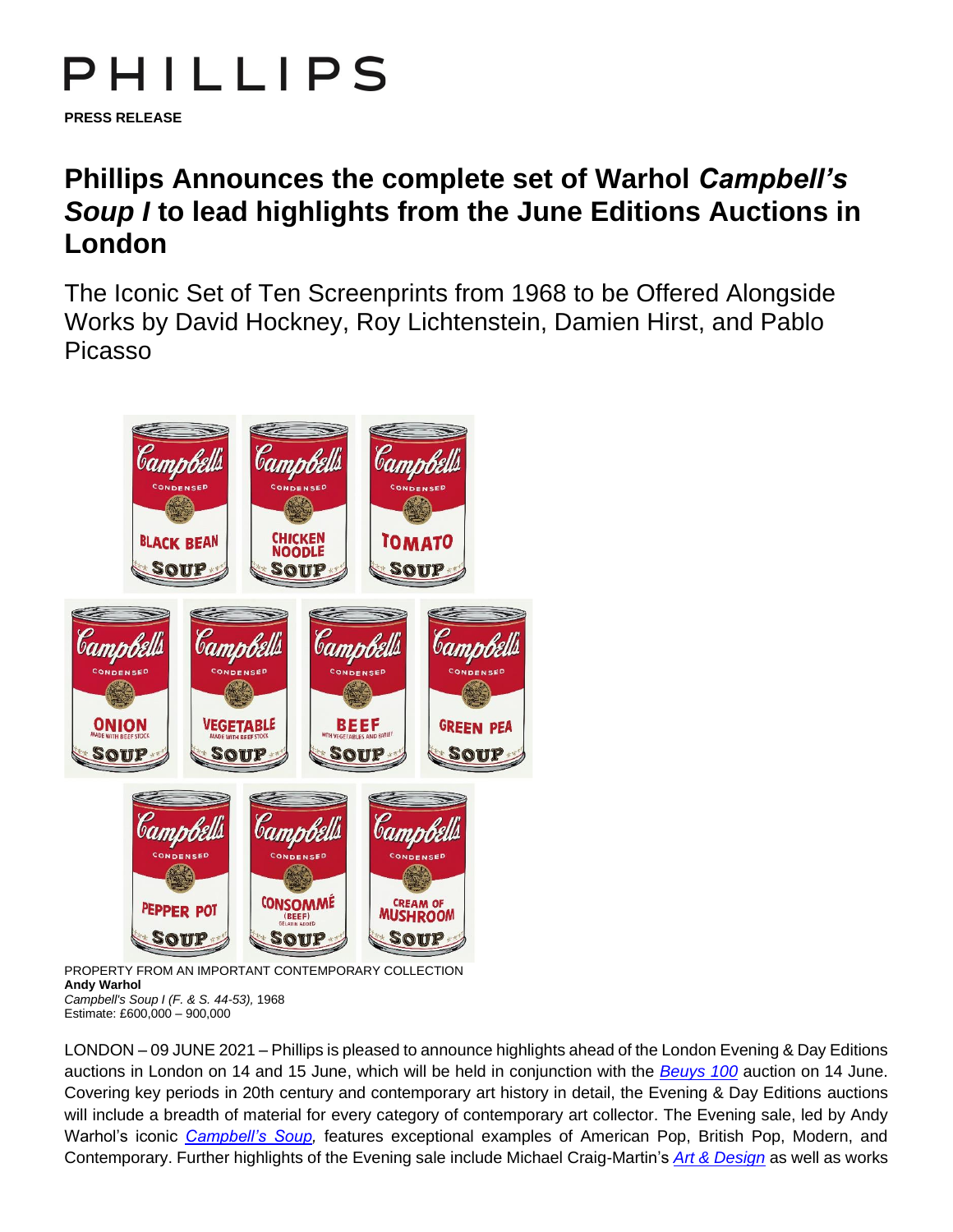by [David Hockney,](https://www.phillips.com/detail/david-hockney/UK030221/148) [Roy Lichtenstein,](https://www.phillips.com/detail/roy-lichtenstein/UK030221/123) [William Kentridge,](https://www.phillips.com/detail/william-kentridge/UK030221/110) [Jonas Wood,](https://www.phillips.com/detail/jonas-wood/UK030221/164) [Lucian Freud,](https://www.phillips.com/detail/lucian-freud/UK030221/111) [Grayson Perry,](https://www.phillips.com/detail/grayson-perry/UK030221/147) and [Banksy.](https://www.phillips.com/detail/banksy/UK030221/172) Day sale highlights include works by [Allen](https://www.phillips.com/detail/allen-jones/UK030221/231) Jones, [Damien Hirst,](https://www.phillips.com/detail/damien-hirst/UK030221/142) [Tracey Emin,](https://www.phillips.com/detail/tracey-emin/UK030221/141) [Henri Matisse,](https://www.phillips.com/detail/henri-matisse/UK030221/191) [Allen Jones,](https://www.phillips.com/detail/allen-jones/UK030221/231) and [David Shrigley.](https://www.phillips.com/detail/david-shrigley/UK030221/339) The Evening sale on 14 June at 6pm will be followed by the Day sale on 15 June at 12pm. The exhibition is now on view and open to the public at Phillips London galleries on Berkeley Square.

**Rebecca Tooby-Desmond, Head of Sale and Auctioneer**, said, "We are very excited to present the complete set of Andy Warhol *Campbell's Soup I* as the star of our Evening Sale, alongside an incredibly rich selection of American and British Pop art by Roy Lichtenstein, Jasper Johns, David Hockney, and Tracey Emin, as well as key works from modern masters such as Pablo Picasso and Marc Chagall. Our vibrant and fresh curation is open to the public and we invite everyone to enjoy the revitalizing first-hand experience of viewing fresh to market editions by blue-chip artists. It's incredibly enriching to see these editions together with our *Beuys 100* auction of original works and multiples, and to cement Joseph Beuys' important position in the contemporary editions market."



**Michael Craig-Martin** *Art & Design,* 2012 Estimate: £10,000 - 15,000



PROPERTY OF A PRIVATE BRITISH COLLECTOR **David Hockney** *A Bigger Green Valley,* 2008 Estimate: £60,000 - 80,000





**Roy Lichtenstein** *Reflections on Girl,* from *Reflections Series (C. 245),* 1990 Estimate: £50,000 - 70,000

**Grayson Perry** *A Map of Days (blue),* 2013 Estimate: £25,000 - 35,000